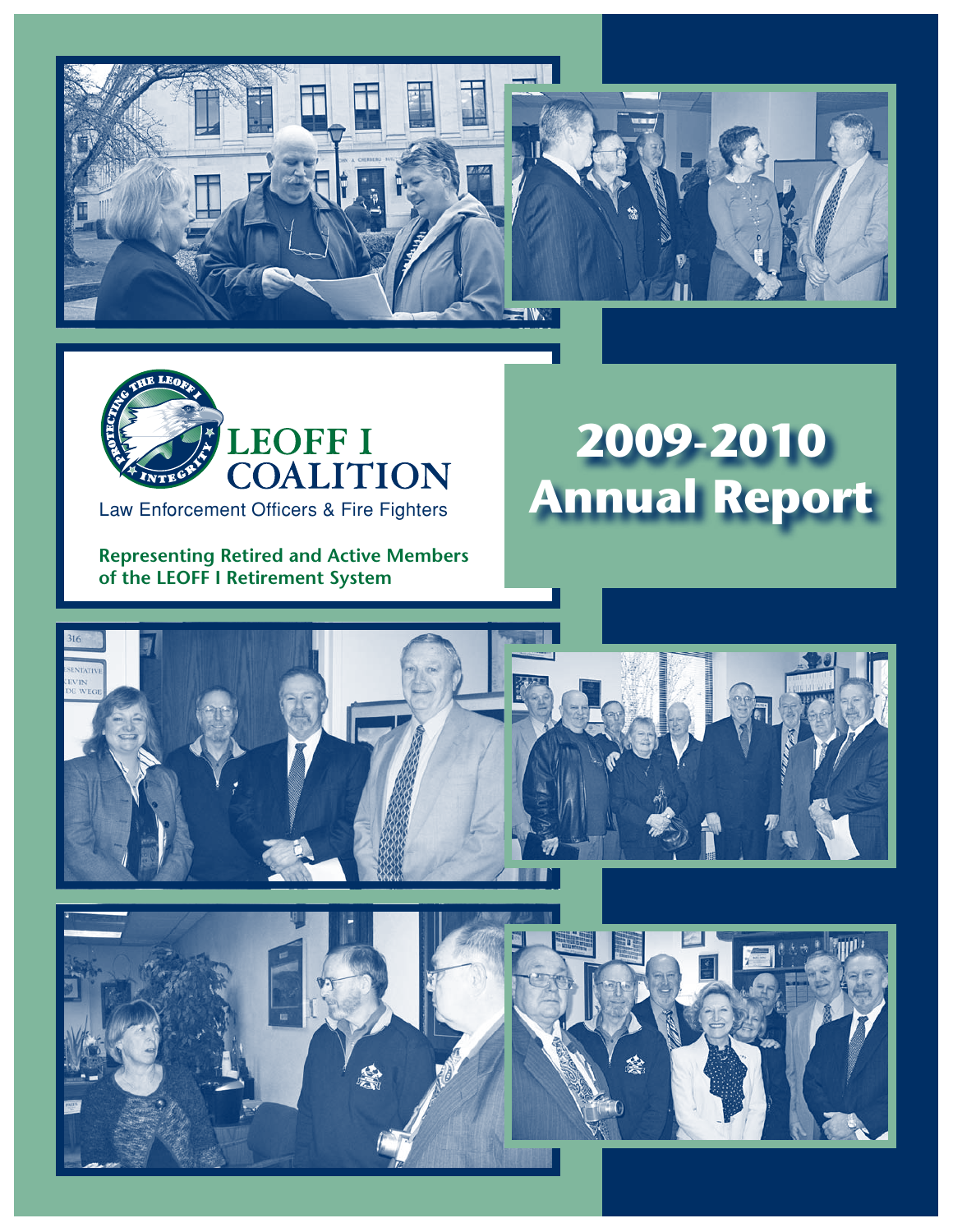## **LEOFF I Coalition**

**LEOFF I COALITION** Law Enforcement Officers & Fire Fighters

## **LEOFF I Coalition Board**

**President Bob Monize** Ret. Snohomish Co. SO At-Large member

**Vice President Mark Curtis** WA St. Retired Deputy Sheriff's & Police Officers Assoc. Ret. Thurston Co. SO

**Secretary John Hart**  Ret. Everett Fire At-Large member

**Treasurer Jerry Birt**  Ret. Seattle Fire Dept. At-Large member

**Don Daniels**  WA St. Law Enforcement Assoc. Ret. Seattle PD

**Dave Peery**  Seattle Fire Local 27 Ret. Fire Fighter

**Andy Wilson**  Ret. King Co. SO WA St. Ret. Dep. Sheriff's & Police

**Gene Martin**  Ret. Yakima Fire At-Large member

**Michael Davidson**  Ret. Clark Co. SO At-Large member

**Tom Hawes**  Ret. Klickitat Co. SO

**Rick McComas**  Klickitat Co. SO Active Sheriff

### **Mailing Address:**

LEOFF I Coalition 855 Trosper Rd. SW Ste. 108, PMB 127 Tumwater, WA 98512

**Phone Number:** 360-570-1035 or 877-553-6631

**Email:**  President Bob Monize bobbymonize@peoplepc.com 360-387-9888

Vice President Mark Curtis mwcurtiscraft@comcast.net

**leoff1coalition.org**



## **Pension Update**

#### By Dave Peery, Board Member

The good news for our members is<br>that our pension system has thus-<br>far weathered the latest legislative<br>session in Olympia and the recent mar that our pension system has thusfar weathered the latest legislative session in Olympia and the recent market turmoil in fairly good shape. To the best of our knowledge, our pensions are reasonably funded and representatives

from the state have assured us that members will receive the benefits earned.

At present it appears that we are below the 120% funding level that could make amounts above that level available to the state. While access to surplus funds might help the State in the short term it would not provide any long-term relief

because our system is a closed system with limited funds. Our pension benefits are a property right. The State has agreed that our plan is a defined benefit plan for which they are the final guarantors and that they are obligated to pay the agreed-upon benefit no matter what.

States/municipalities that have tried to unilaterally renegotiate existing pension benefit levels have found that the Federal Government rarely considers limiting or reducing earned pension benefits to be allowable. Cities that have tried to underfund or simply not adequately fund their pension obligations in a proper manner



have been rebuked by state and federal courts in every case thus far.

There are reams of data, statistics and studies available for review. In the end, unless the State decides to simply walk away from their legal obligations our members' pensions should be as safe as reason-

ably possible under the current economic circumstances. The greatest risk appears to be attempts to find ways to limit medical liability on the part of employing municipalities. Those that failed to adequately fund future medical costs for LEOFF I employees, both active and retired, are especially hardpressed to honor their

obligations. One way for them to do so would be to take control of local pension boards and/or to establish one state-wide pension board that would be controlled by "a third party administrator" who might be inclined to establish lower benefit levels as a matter of policy. We view that possibility as a potential conflict of interest and a direct threat to member care. We continue to monitor any activity that might lead to curtailment of members hard-earned benefits.

## **For a full pension report, go to www.leoff1coalition.org**

The mission of the LEOFF I Coalition is to protect the integrity of the LEOFF I Law and LEOFF I Retirement Trust Fund. LEOFF I Coalition members are law enforcement officers and fire fighters. The LEOFF I Coalition is a 501 c 5 non profit and nonpartisan LEOFF I pension volunteer organization.

DISCLAIMER: The LEOFF I Coalition and its designer assume no responsibility for the correctness of the information supplied herein or for opinions expressed. Material subject to editing. No portion of this document may be reproduced without written permission from the LEOFF I Coalition president. Privacy Rights: LEOFF I Coalition's member database is for official LEOFF I Coalition use only. All materials copyright LEOFF I Coalition.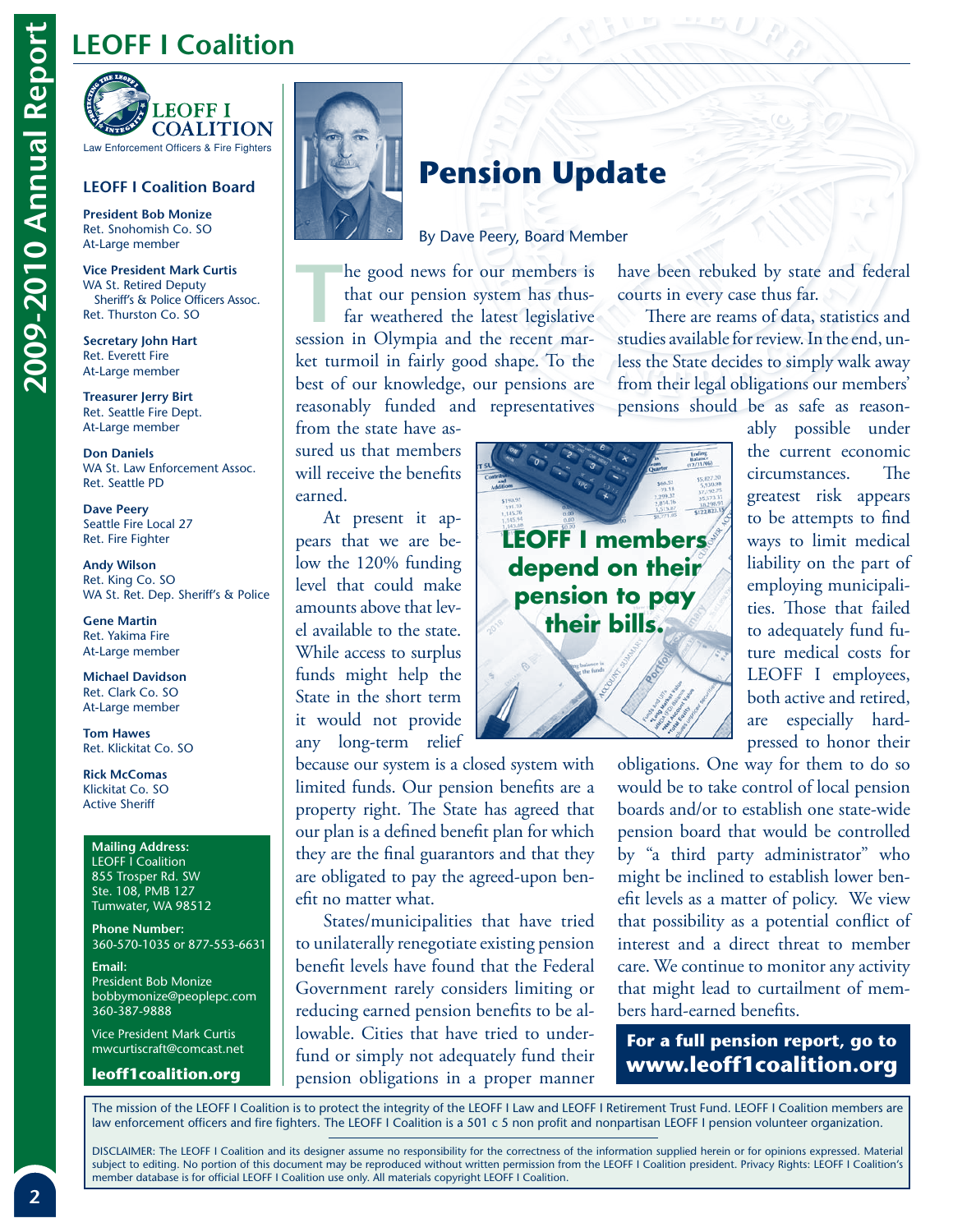# **LEOFF I Coalition**



# **Where Are Your Contributions Going?**

By Jerry Birt, Treasurer

The S49,973. Some of you might be wondering what<br>
your contribution is used for. Contributions<br>
make it possible for us to keep pressure on the state \$49,973. Some of you might be wondering what make it possible for: us to keep pressure on the state legislators, city and county officials; and attend meetings around the state. Attorney fees for defending LEOFF I members' medical benefits from local boards came to \$14,000 in the Moses Lake case. Traveling is a real cost, which I expect will go up in 2010-2011 to make sure state legislators, city and county officials continue to honor the LEOFF I contract. In 2009-2010 the Coalition mailed out an annual report, newsletter and a postcard, as well as developed a new website (www.leoff1coalition.org) to keep members informed. Your contributions are important and the LEOFF I Coalition depends on your generosity to help keep us in the forefront of the public officials' minds. Since the postage rate and printing costs for annual reports, newsletters, postcards, weekly website updates, mailing list maintenance, answering phones, phone bill and office supplies, insurance, attorney fees, and CPA audits have increased, your contributions are more necessary. The State is always looking for a way to



balance the State budget, so it is imperative to remember the importance of keeping the pressure on and continue working to protect your pension and medical benefits for 2010-2011, so no one takes or borrows from your retirement (money).

There is an enclosed envelope, please write a check or fill out your credit card information to make a donation. When making your contribution please remember you can't afford to have your pension and medical benefits cut. If your contact information has changed, please update your information on the enclosed envelope.

## **How to Become a LEOFF I Coalition Board Member**

- 1. Be a member of LEOFF I and be willing to volunteer your time to protect the integrity of the LEOFF I Law and LEOFF I retirement trust fund and medical benefits.
- 2. Be available for seven (7) meetings per year (some meetings are by phone).
- 3. Be a member of a sitting group already on the Board, or actively involved in a LEOFF I group.
- 4. Board Member-at-Large: be willing to keep members in your area informed on LEOFF I issues.

Meeting Notice, Call President Bob Monize, 360-387-9888, bobbymonize@peoplepc.com



# **Made the Difference** *You*

By Mark Curtis, Vice President

Ith your donations we were able to retain<br>Attorney Joe Fischnaller to represent retiree<br>Elvis Swisher to correct an injustice by mak-<br>ing the Gity of Moses Lake comply with the LEOEE Attorney Joe Fischnaller to represent retiree Elvis Swisher to correct an injustice by making the City of Moses Lake comply with the LEOFF act Chapter 41.26 RCW. Fischnaller was successful on all issues presented to the court. The award against the City requires not only the original dental bills together with interest at 12 percent per annum from the date of the Board's approval, but all court costs, filing fees, and service of process charges, as well. In addition, the court issued an injunction against the City requiring it

**"...it puts all LEOFF I employers across the State on notice that their defiance of Board Orders to pay health care bills for the LEOFF I members will not be tolerated..."**

to promptly pay all future health care expenses that are approved by the Grant County Disability Board and not appealed to the City. Their failure to do so in the future would be contempt of court and could result in severe fines and/or jail time for those City Officials refusing to pay approved bills for LEOFF I members. In addition to all of this, the court awarded \$6,425.00 in attorney's fees against the City. This is particularly important because it puts all LEOFF I employers across the State on notice that their defiance of Board Orders to pay health care bills for the LEOFF I members will not be tolerated, and that any such defiance will likely require them to pay not only the approved bill, but all court costs, and the LEOFF I member's attorney fees, as well.

Please visit **www.leoff1coalition.org** for the complete Swisher v. City of Moses Lake court case documents.

**The LEOFF I Coalition Board Members volunteer their time to protect YOUR LEOFF I pension and medical benefits.**